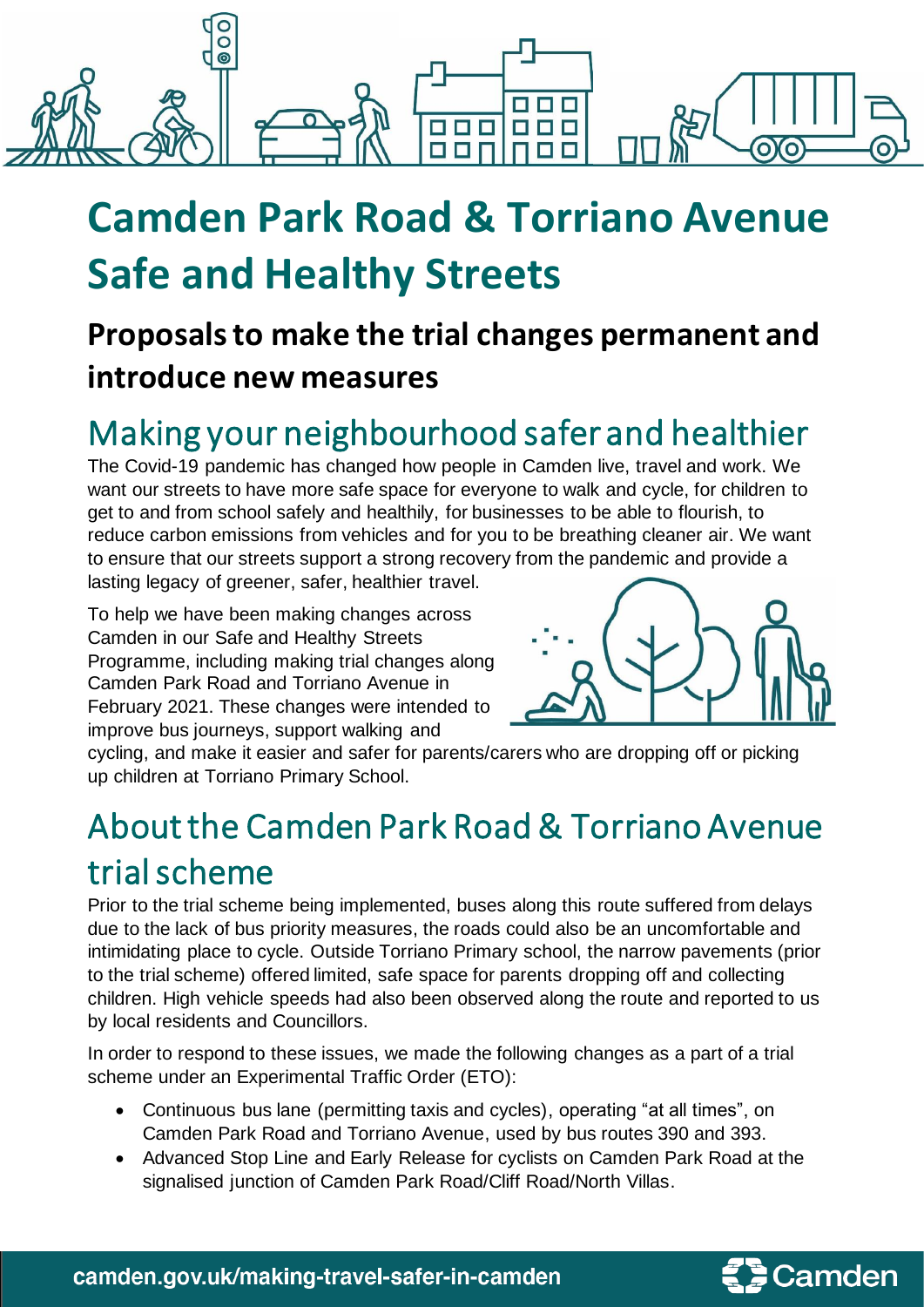

- Additional speed humps and minor changes to the existing speed humps to reduce traffic speeds and road noise along Camden Park Road and Torriano Avenue.
- Vehicle Activated Sign on Torriano Avenue to encourage slower vehicle speeds.
- Widened pavements along Torriano Avenue, outside of Torriano Primary School, to provide parents and carers with more space to drop off and collect children safely.
- Changes to waiting and loading restrictions and removal of parking bays along the scheme to provide space for widened pavements and the bus lane.

The decision report related to this ETO can be viewed [on our website.](https://democracy.camden.gov.uk/ieDecisionDetails.aspx?Id=3205)

The decision report noted that a further consultation, after approximately 12 months of the trial scheme, would take place relating to any proposed permanent changes. The trial scheme went live in February 2021 and during this period, the scheme has been monitored and comments from local residents and stakeholders have been received.

This consultation now asks local residents and stakeholders to give their views on whether or not the scheme should be made permanent after the end of the 18-month trial period, and for their views on some additional proposals on this corridor.

# Monitoring information collected before / during the trial

A review of the scheme data for the Camden Park Road and Torriano Avenue trial scheme indicates the following:

- Cycling along Camden Park Road has increased by 122% on the average weekday and 318% on the average Saturday when comparing March 2019 (pre-scheme) to July 2021 (during scheme). When comparing March 2019 to October 2021, cycling along Camden Park Road and Torriano Avenue increased by 98% on the average weekday and 186% on the average Saturday.
- Lime bicycle usage has increased by 258% on Camden Park Road and 262% on Torriano Avenue between May 2020 – August 2020 (pre-scheme) and May 2021 – August 2021 (during scheme).
- Motor vehicle levels on Camden Park Road and Torriano Avenue were 15% and 7% lower respectively on the



average weekday, and 12% and 11% lower respectively on the average Saturday when comparing data between March 2019, December 2019 and December 2020 (pre-scheme) to July 2021 (during scheme).

- Bus journey time reliability on Route 390 and Route 393 has been broadly protected by the bus lane and other improvement measures.
- Collision data was available between January 2018 to September 2021. Over this period, 17 collisions involving casualties were recorded, 6 of which included

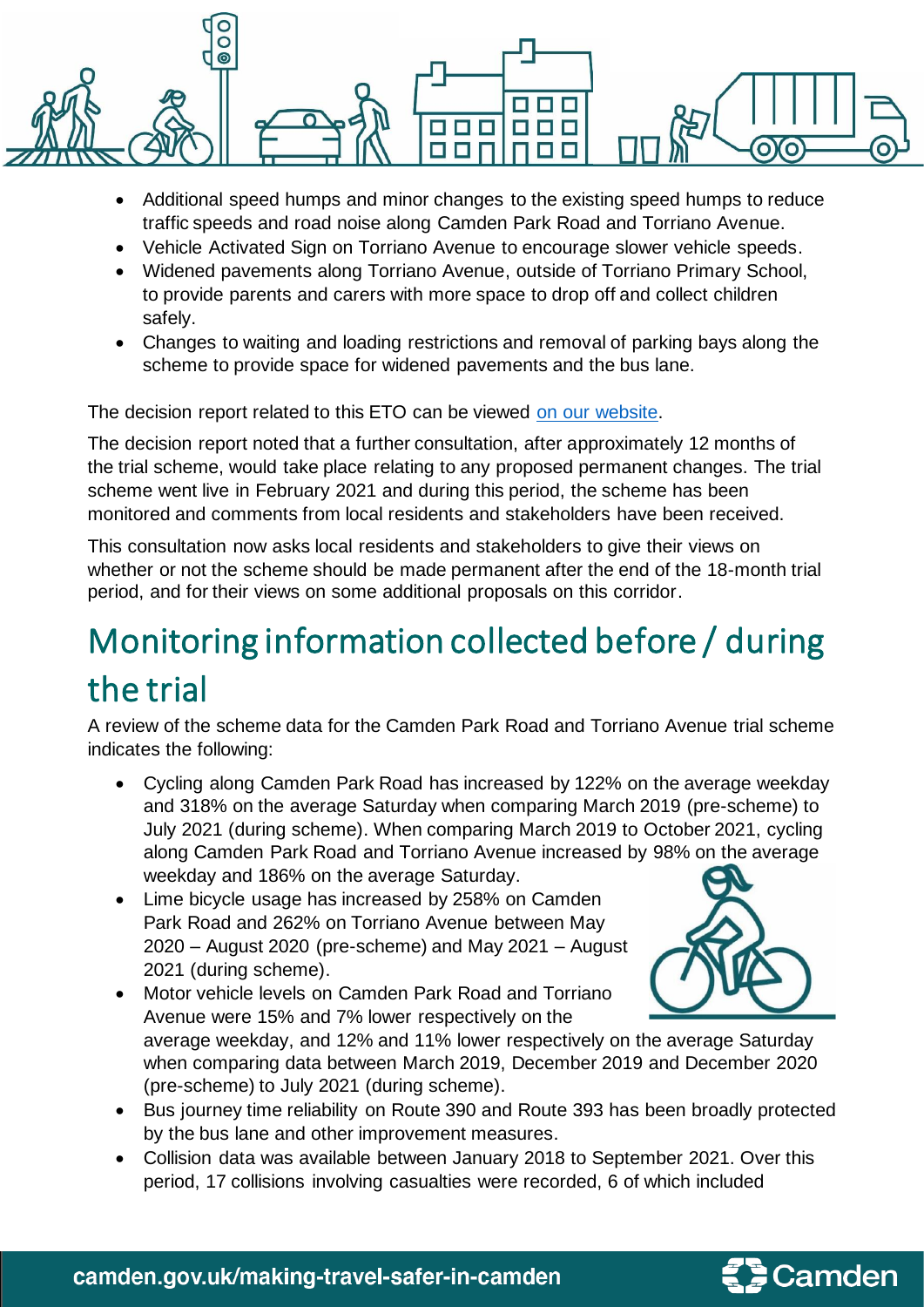

cyclists. Four casualties were recorded between March 2021 and September 2021, one of which included a cyclist.

The full methodology is set out in the Monitoring Report, which can be found in the "Related Information" section of the online consultation page.

## Feedback during the Experimental Traffic Order (ETO) Period

On the Commonplace platform, as of 15 February 2022, 56 comments (107 agreements) were received on the scheme. The overview of respondents indicated that:

- 50% were positive towards the changes
- 59% were from those who said they walk more due to the Covid-19 pandemic
- 57% were from those who have used the bus lane and the widened pavements
- 80% were from residents living in the area

Of the 56 comments received and 107 agreements to those comments:

- 18 comments said the scheme encouraged more cycling and more walking
- 15 comments said that the bus journeys have been improved
- 18 comments mentioned that the area is safer to travel
- 21 comments mentioned that the area is safer for children to walk, cycle and scoot

Those that were not supportive of the scheme shared issues regarding journey times, traffic levels and air pollution, stating that they have not seen an overall improvement.

A Road Safety Audit was conducted, and recommendations were taken on board in our proposals for the permanent scheme.

### What are we now consulting on?

Based on the monitoring data and the feedback received from residents and stakeholders during the trial period, and in line with policies and objectives set out in our Camden Transport Strategy and Climate Action Plan we are now consulting on making the trial changes to Camden Park Road and Torriano Avenue permanent.



You can view the drawings of the changes in the "Related Information" section of the online consultation front page.

We are proposing to retain all of the existing trial changes (set out above), and also to introduce the following new measures:

• Add new modernised junction signals and pedestrian countdown timer facilities at the junction of Camden Park Road, Torriano Avenue and Camden Road to provide safer crossing facilities for pedestrians.